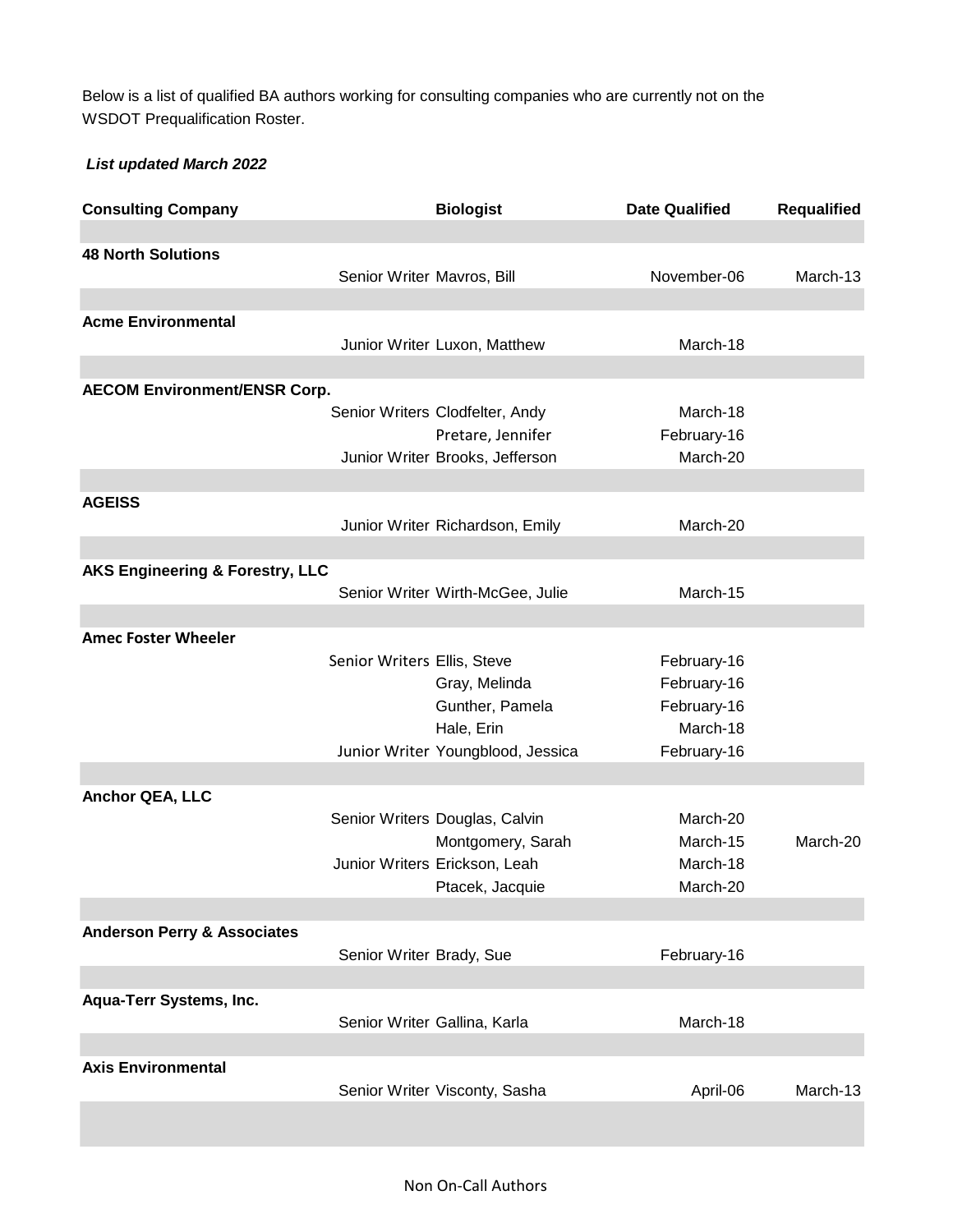**Blue Coast Engineering** Junior Writer Sanderson, Traci March-18 **Clearway Environmental** Senior Writer Fritz, Rob March-18 **Davido Consulting Group, Inc.** Senior Writer Foster, Nicole March-18 **Delineation Professionals, Inc.** Junior Writer Williams, Sigrid March-18 **DOWL** Junior Writer Zemke, Lizzie March-20 **Earth Systems Science** Senior Writer Knable, Robert February-16 **Ecological Land Services, Inc.** Junior Writers Bartlett, Joanne March-18 Hoffman, Lacey March-18 Wills, Kate'Lyn March-18 **Grette Associates** Junior Writer Ertl, Sasha March-20 **HHPR** Junior Writer Watson, Ivy **March-18 HNTB** Senior Writers Dalzell, Maki March-11 March-20 Gross, Tricia **March-15** March-20 Hampden, Julie **April-06** March-20 Junior Writer Reibel, Shelby March-20 **ICF** Senior Writer Klungle, Melissa **March-20** Junior Writer Crossen, Shannon March-20 **J-U-B Engineers** Senior Writers Foushee, Autumn March-20 Schade, Tyler March-20 **Key Environmental Solutions** Junior Writer McMurry, Key **February-16**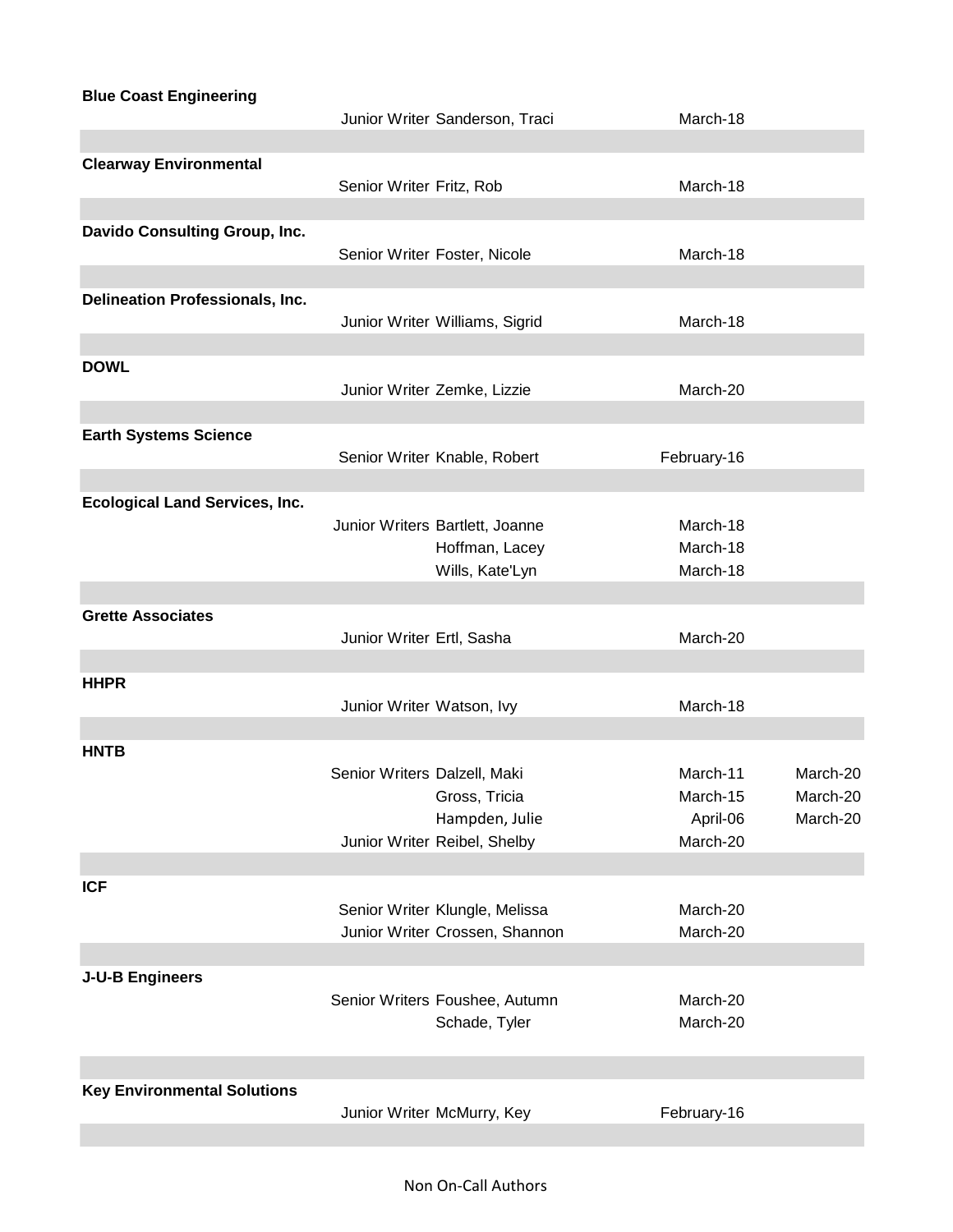| <b>KPFF Consulting</b>                   |                              |                                 |          |          |
|------------------------------------------|------------------------------|---------------------------------|----------|----------|
|                                          | Senior Writer Mark, Linda    |                                 | March-13 | March-20 |
|                                          |                              | Junior Writer Hines, Brianna    | March-20 |          |
|                                          |                              |                                 |          |          |
| Meridian Environmental, Inc.             |                              |                                 |          |          |
|                                          | Senior Writer Rice, Robyn    |                                 | March-18 |          |
|                                          |                              |                                 |          |          |
| <b>Moffatt Nichol</b>                    |                              |                                 |          |          |
|                                          |                              | Junior Writer Meyers, Taylor    | March-20 |          |
|                                          |                              |                                 |          |          |
| <b>OBEC Consulting Engineers</b>         |                              |                                 |          |          |
|                                          |                              | Junior Writer Burke, Andrew     | March-15 |          |
|                                          |                              |                                 |          |          |
| <b>Otak</b>                              |                              |                                 |          |          |
|                                          | Senior Writers Mai, Kathy    |                                 | March-18 |          |
|                                          | Junior Writer Gray, Jeff     |                                 | March-20 |          |
|                                          |                              |                                 |          |          |
| <b>PBS Engineering and Environmental</b> |                              |                                 |          |          |
|                                          | Senior Writer Haak, Skip     |                                 |          | March-20 |
|                                          | Junior Writers Bieger, Brian |                                 | March-20 |          |
|                                          |                              | Burnett, Holly                  | March-18 |          |
|                                          |                              | Corneil, Jeffrey                | March-20 |          |
|                                          |                              | Mearns, Melissa                 | March-20 |          |
|                                          |                              | Numata, Kristen                 | March-20 |          |
|                                          |                              | Togher, Pat                     | March-18 |          |
|                                          |                              |                                 |          |          |
| <b>PND Engineers, Inc.</b>               |                              |                                 |          |          |
|                                          |                              | Senior Writer Kopitov, Anna     | March-18 |          |
|                                          |                              |                                 |          |          |
| <b>POWER Engineers, Inc.</b>             |                              |                                 |          |          |
|                                          |                              | Junior Writer Pollock, Mark     | March-18 |          |
|                                          |                              |                                 |          |          |
| Red Barn Engineering, Inc.               |                              |                                 |          |          |
|                                          |                              | Senior Writer Kristin Murray    | March-13 | March-20 |
|                                          |                              |                                 |          |          |
| RH2 Engineering, Inc.                    |                              |                                 |          |          |
|                                          |                              | Senior Writer Pettibone, Alicia | March-20 |          |
|                                          | Junior Writers Coba, Emily   |                                 | March-20 |          |
|                                          |                              | Sandifer, Jenny                 | March-20 |          |
|                                          |                              |                                 |          |          |
| <b>Skillings Connolly, Inc.</b>          |                              |                                 |          |          |
|                                          |                              | Senior Writers Gilmore, Grant   | March-15 |          |
|                                          |                              | Stevick, Frank                  | March-18 |          |